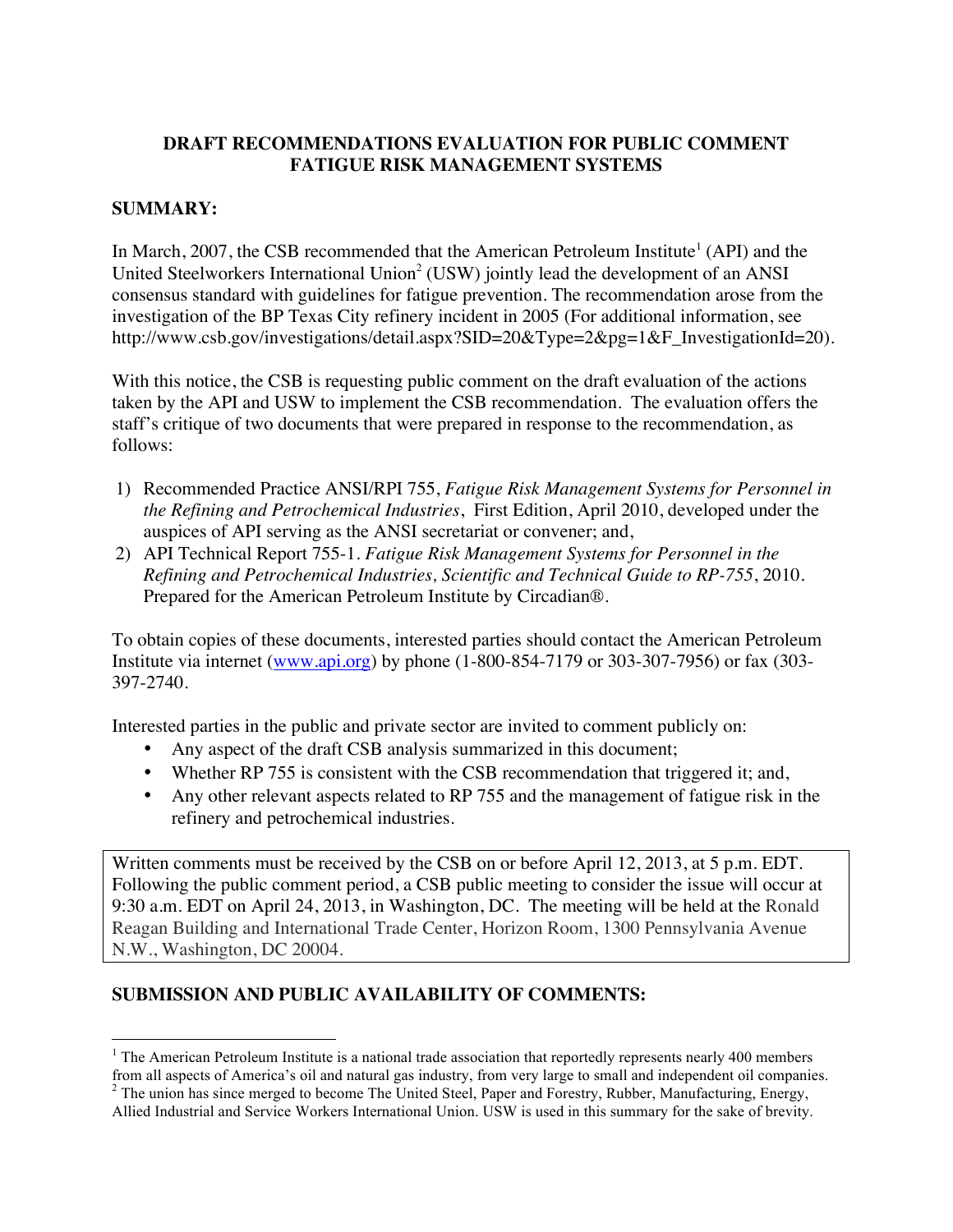Electronic submission of comments is highly preferred. Comments should be submitted by email to fatiguecomments@csb.gov. They may also be submitted by mail to Chemical Safety and Hazard Investigation Board, Office of Congressional, Public, and Board Affairs, Attn: D. Horowitz, 2175 K Street, NW, Suite 650, Washington, DC 20037.

Comments may be submitted in the body of the e-mail message or as an attached PDF, MS Word, or plain text ASCII file. Files must be virus-free and unencrypted. Include CSB–13–01 in the subject line of the message. Please ensure that the comments themselves, whether in the subject line, the body of the e-mail or in attached files, include the docket number (CSB–13–01), the agency name, and your full name and address.

All comments received, including any personal information provided, will be made available to the public without modifications or deletions. While the public comments submitted before and during the meeting will be carefully analyzed by CSB staff and the Board, the Board does not assume any obligation to respond to them individually, or during the public meeting. Comments received by the CSB will be posted online in the Open Government section of the CSB web site, http://www.csb.gov/open.aspx

## **SUPPLEMENTARY INFORMATION:**

## **Background:**

On March 23, 2005, the BP Texas City refinery experienced explosions and fires in an isomerization unit (ISOM) that resulted in 15 deaths, 180 injuries, and significant economic losses. A CSB investigation found that the incident was caused by multiple technical, system, and organizational deficiencies, and the agency issued recommendations to various parties. Among its most important findings, and the subject of this draft evaluation, the CSB investigation concluded that the ISOM operators were likely fatigued from working 12-hour shifts, some working as many as 29 consecutive days during the turnaround of the unit prior to startup, and that, as a result, the operators' judgment and problem-solving skills were likely degraded, hindering their ability to determine that the tower was overfilling with hydrocarbons and to take prompt corrective actions.

The CSB found that neither the Occupational Safety and Health Administration (OSHA) nor the API had developed any industry safety guidelines or voluntary standards to manage and prevent fatigue as a risk factor, and especially to limit hours and days of work and manage overtime and shift work so as to prevent fatigue.

The CSB recommended that API and the USW jointly lead the development of an ANSI consensus standard with guidelines for fatigue prevention, along with the participation of other relevant stakeholders. The recommendation also identified the need to include in the development of the standard a broad range of stakeholders and relevant scientific organizations and disciplines, clarifying that the expectations for consensus went beyond those of a typical ANSI process.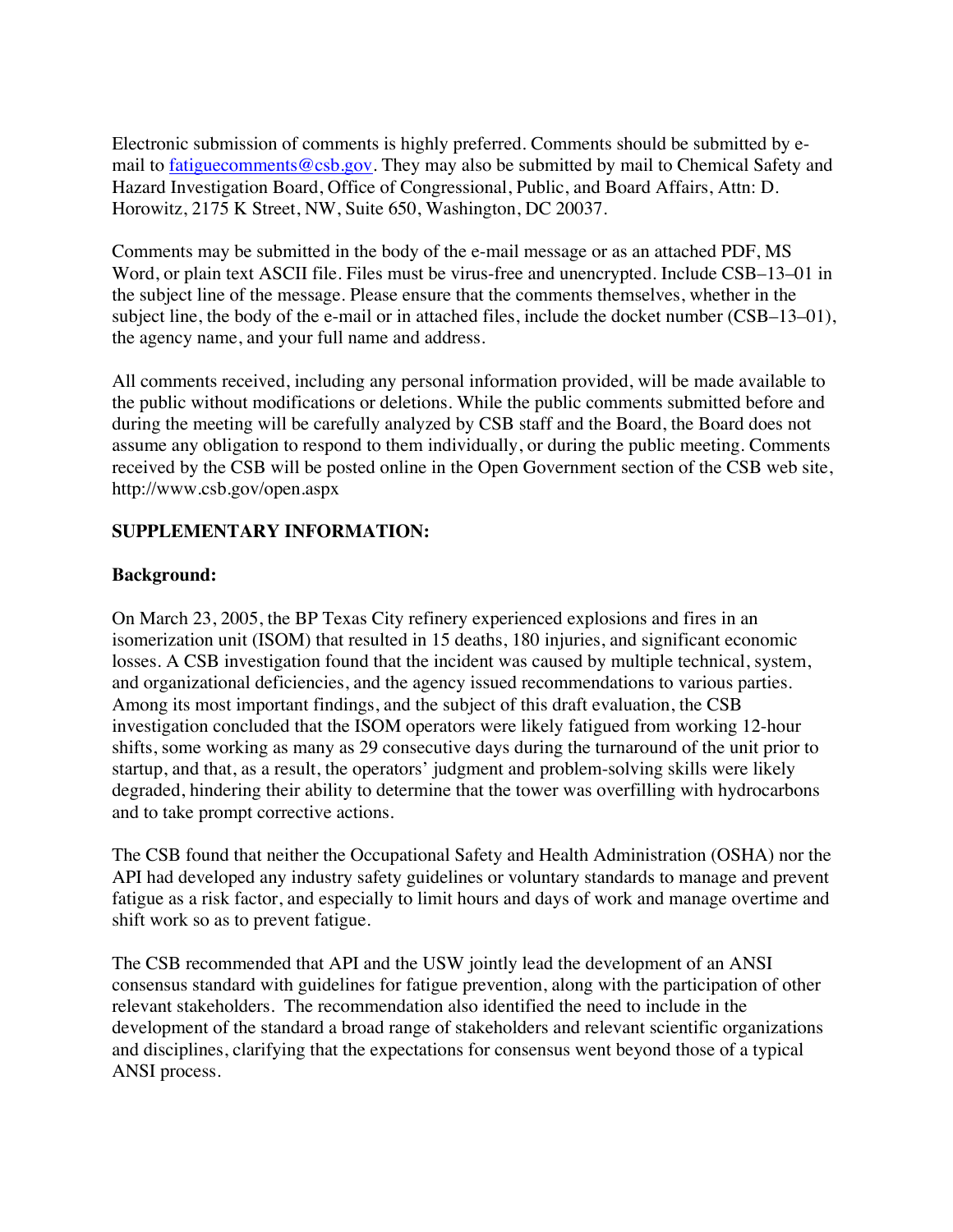There were numerous equipment failures as well as other factors that contributed to the liquid overflow that led to the Texas City incident, but these were not the subject of this recommendation and are not addressed in the evaluation. Information about them can be found in the investigation report and on the CSB webpage (www.csb.gov).

The recommendation was as follows:

## **Recommendation No. 2005-04-I-TX-7**

*Work together to develop two new consensus American National Standards Institute (ANSI) standards. In the second standard, develop fatigue prevention guidelines for the refining and petrochemical industries that, at a minimum, limit hours and days of work and address shift work. In the development of each standard, ensure that the committees a. are accredited and conform to ANSI principles of openness, balance, due process, and consensus; b. include representation of diverse sectors such as industry, labor, government, public interest and environmental organizations and experts from relevant scientific organizations and disciplines.* 

Both recipients initially accepted the recommendation. The API, already an ANSI-accredited organization with experience in developing voluntary consensus standards, formed an ANSI committee that the USW joined. In August of 2009, however, the USW withdrew from the committee in protest of what it perceived to be an imbalance in voting members (management vs. union and other representatives). The API proceeded with the committee's work and issued an ANSI-approved Recommended Practice (RP 755) in April 2010. CSB staff participated in parts of numerous meetings in person or by conference call, and were able to review the documents relevant to the development of the RP.

## **Draft CSB Evaluation**

Although RP 755 makes a contribution to chemical safety by explicitly stating that "workplace fatigue is a risk to safe operations" and also by suggesting various measures to manage fatigue risks, it falls short of what such a standard should expect of employers, and, specifically, it does not fully meet the intent of the CSB recommendation in multiple important respects, which are summarized below.

**1. The document was not the result of an effective consensus process, and therefore does not constitute a tool that multiple stakeholders in the industry can "own." It was not balanced in terms of stakeholder interests and perspectives, and did not sufficiently incorporate or take into account the input of experts from other industry sectors that have addressed fatigue risks.**

In the early stages of the committee, there were typically 1-3 USW representatives, approximately 15-20 representatives of the refinery, chemical, and construction industries or their associations, and fewer than five other voting members, one of them Circadian, the firm that API contracted to develop the technical guidance document for implementation of the RP. Organized labor, one of the two major stakeholders, withdrew in protest about midway during the effort because of what it perceived as an imbalance in the voting members of the committee.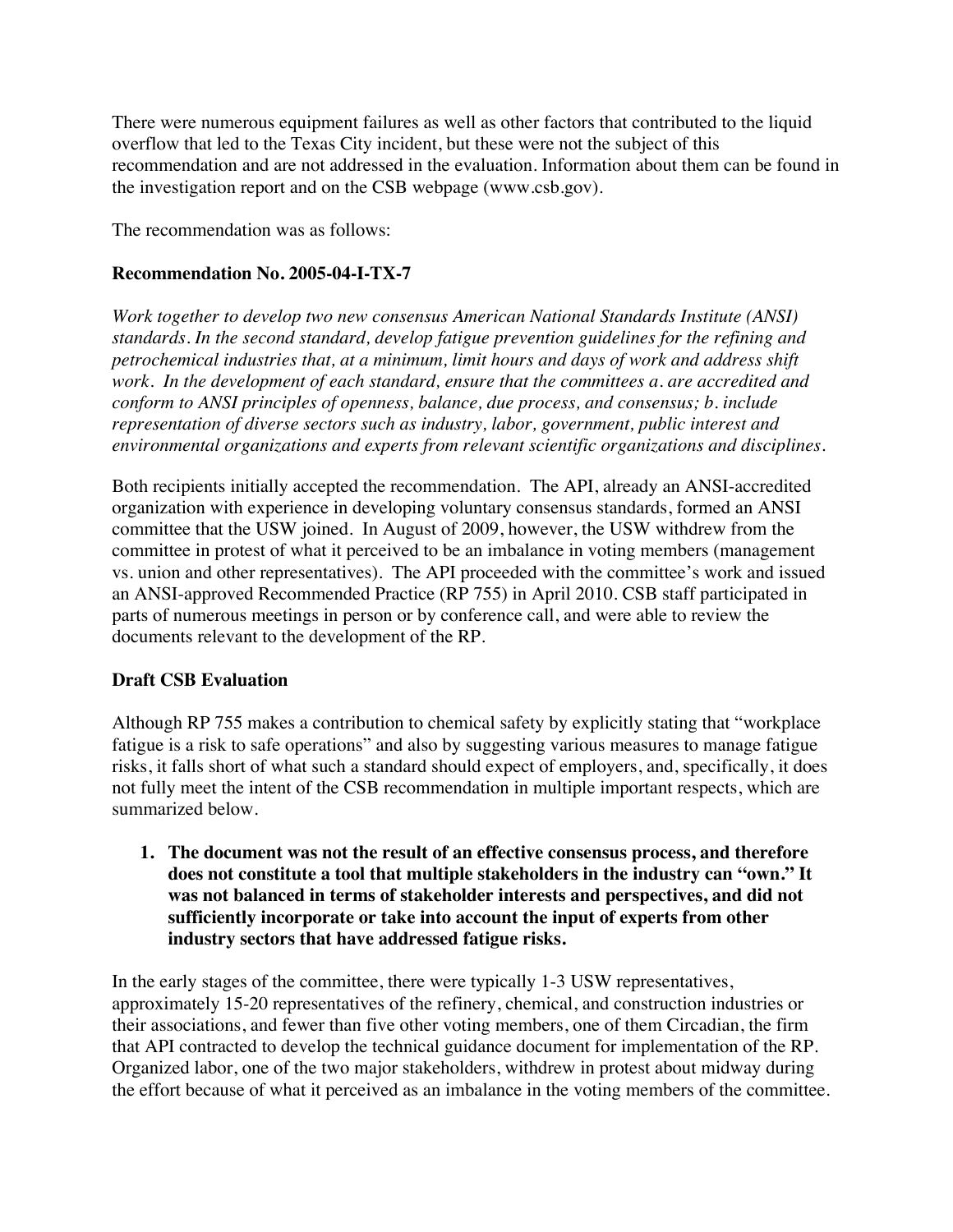The early preponderance of industry perspectives, later an almost exclusive presence, indicates a lack of balance on the committee. ANSI standard rules have typically sought to limit the voting members of any given "sector" to less than one third of a committee, to prevent dominance. To meet this standard, one would have to assume that each individual industry representative is a different "sector," an argument that is difficult to make in light of the subject matter of the RP, where the views of individual companies in the industry are likely to be extremely similar. In effect, a sizable voting majority of committee members was drawn from the refinery and petrochemical industries and their trade associations.

The CSB recommendation called for the direct participation by members of other sectors such as "government, public interest and environmental organizations," as well as substantive participation or input from "experts from relevant scientific organizations and disciplines." These did not occur or were extremely limited. There was very limited participation from scientific and regulatory experts from the transportation (aviation, rail, trucking) and nuclear industries, and only a very limited input from the UK's Health and Safety Executive. Yet these are the industry sectors and institutions with the most extensive experience in the issues which the committee was examining, and which have done specific work on the goal of the CSB recommendation (e.g., methods for the evaluation of adequate staffing and fatigue risk, limits on hours of service, overtime, shift work, and other fatigue risk factors). The content of the final RP strongly suggests that the experiences of other sectors did not play a significant role in the development or peer review of the RP, as they are not reflected or referenced in the final RP, and they are only mentioned in a very limited way in the accompanying Technical Report (TR). For example, the TR has only a few mentions of other fatigue regulatory limits, and neither the section of the RP addressing the issue of limits on hours of service, nor the discussions of this topic in the TR, provide any systematic analysis or comparison with limits recommended in the transportation or nuclear sectors in the U.S., or with those in the United Kingdom or elsewhere in Europe.

The API efforts to constitute the committee included open invitations in multiple media (e.g. ANSI Standards Action and *Federal Register*) as well as efforts to contact labor and other participants directly. Such efforts have typically been considered sufficient "openness" in voluntary consensus standard circles. The CSB recommendation called for a broader and more balanced participation, however, and subsequent communications from staff to the committee reiterated this objective and suggested ways to accomplish it. Therefore, despite the API efforts to conform to ANSI rules, the CSB has concluded that the actual voting composition of the committee, and the limited participation and input from other sectors (e.g., environmental, government, public interest) and relevant scientific disciplines were inconsistent with the language and the intent of the recommendation.

#### **2. The document lacks explicit requirements in the form of "shall" language for the essential elements of an effective fatigue management system.**

Nearly all sections of the RP, as well the accompanying TR, use the word "should" rather than "shall" for activities that, by the RP's own logic, are necessary for the success of a fatigue prevention program. This recurrent absence of requirements or "shall" statements for management action is inconsistent with the intent of the recommendation. ANSI and voluntary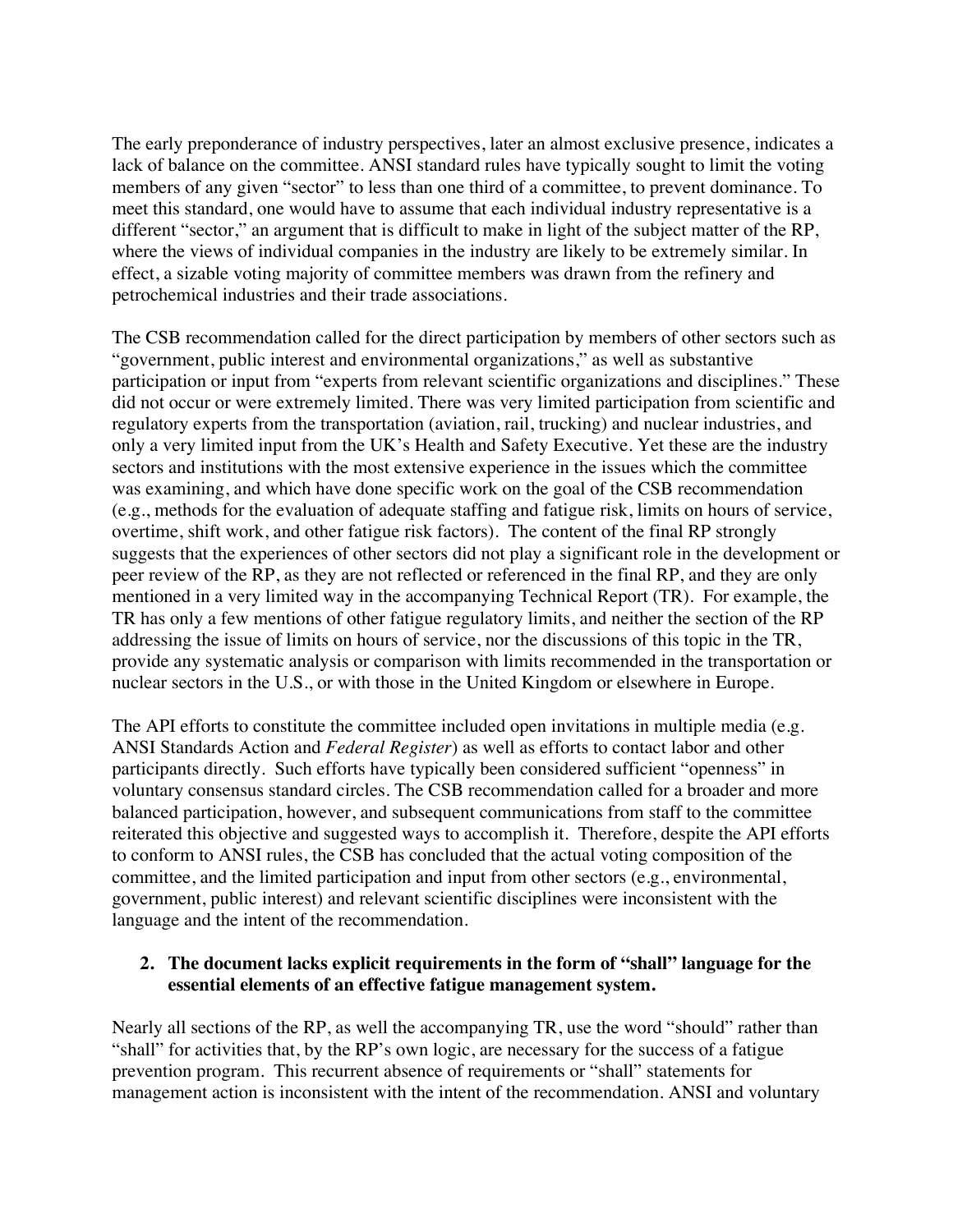consensus standard practice is that "shall" statements are the minimum expectations of a standard, while "should" statements are those actions that are simply suggested. This distinction is typically described in prefaces for API ANSI standards. In the case of RP 755, the preface states that:

*As used in this document, "shall" denotes a minimum requirement in order to conform with the recommended practice. "Should" denotes a recommendation or that which is advised but not required in order to conform to the recommended practice.*

This convention is accepted in other ANSI and similar voluntary standards in the U.S. and across the world (e.g., standards by ISO, or the International Organization for Standardization). In effect, the use of the word "should" for most elements of a Fatigue Risk Management System (FRMS) in the RP means that they are optional, not required. In what is already a voluntary standard to begin with—employers can choose to conform to them, but they are not required by force of law to do so—"should" statements have very little force.

The common use of the word "should" is also directly in contradiction to the approach in the existing ANSI Standard for Occupational Health and Safety Management Systems (ANSI/AIHA  $Z10$ ,  $2005$ ),<sup>3</sup> as well as other existing management system standards, which routinely define numerous and very clear obligations for employers. This key ANSI standard is also not listed as a normative reference<sup>4</sup> in the RP, despite the fact that the RP asserts that effective fatigue management "can only occur in the presence of an effective Fatigue Risk Management System integrated into the facility's overall safety management systems."

The use of the word "should" rather than "shall" can be found in critical sections of the RP including:

- Written fatigue policies and procedures established by management (Sections 1, 4.1);
- The designation of specific management staff with accountability for the FRMS (Section 4.1);
- The integration of the FRMS with a site's other management systems (Section 1.1);
- The conduct of assessments of workload and staffing needs during normal operations, as well as during high-risk start-ups and shutdowns, or unplanned events (Section 4.3);
- The control of other factors that may contribute to fatigue such as lighting and ventilation (Section 4.5);
- The consideration of fatigue as a potential risk factor during incident investigations (Section 4.7); and,
- The periodic review of the FRMS for continual improvement (Section 4.9).

<sup>&</sup>lt;sup>3</sup> This standard was revised in 2012, but it was not changed in any way that would materially affect this evaluation.

<sup>&</sup>lt;sup>4</sup> According to ANSI and other standard bodies, a normative reference is one that is "indispensable for the application of the standard," which is understood to mean a reference that is expected to be followed if one is to conform to the standard.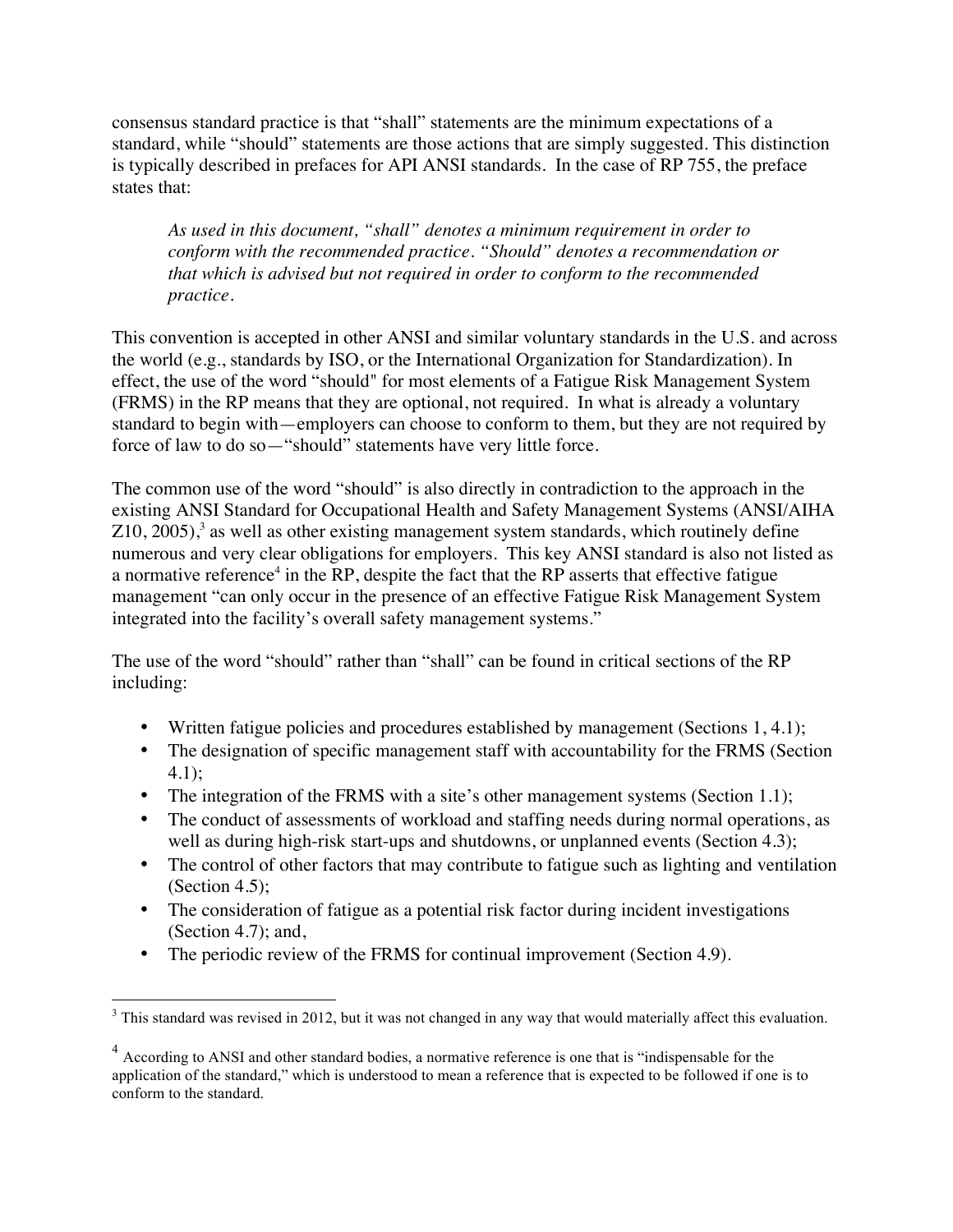### **3. The document places undue emphasis on "soft" or "personal" components of fatigue control, such as self-evaluation by employees, evaluation by supervisors, and training and education, without supporting scientific evidence of their efficacy.**

Section 4.6 (Individual Risk Assessment and Mitigation) states that employees should selfdetermine if they are too fatigued to work safely. Specifically, the section states that "Companies *shall* (italics added) encourage individuals to be continuously aware of their level of fatigue and take appropriate steps to enhance their alertness while on duty," although there is no guidance about what such "steps" should be in the event a worker feels too fatigued. The RP goes further to say that employees "*shall* (italics added) report to their supervisors" "if and when they are too fatigued to work safely," again without further explanation of what is expected to happen when they do so or how such self-reports should be handled.<sup>5</sup> The section also contains two "shall" statements concerning the obligations of supervisors to identify fatigue among their subordinates and the supervisors' authorities to "take appropriate steps" (though these remain entirely undefined).<sup>6</sup>

The basic guidance in this section, for both employees and supervisors, runs contrary to widely supported research findings that individuals are very poor judges of their personal level of fatigue<sup>7</sup> and the impact of fatigue on their performance, especially as the period of wakefulness increases.<sup>8</sup> Indeed, the TR itself makes this point by stating that "people are often poor judges of their level of fatigue and the extent that fatigue may negatively affect their performance" (TR, p. 30). Thus the technical guidance to the RP contradicts the efficacy of these "shall" statements focused on individual workers and supervisors.

This is also one of the few sections of the RP where "shall" statements appear at all, a fact which illustrates the emphasis of the RP on "personal" methods for the control of fatigue, focused on individual workers or supervisors and their behavior, rather than adequate staffing and limitations on hours of work and related measures.

Training and education of employees are no doubt valuable components in a comprehensive program to reduce fatigue risk. The basic elements of a fatigue prevention program, however, must still be sufficient staffing and the establishment of preventive limits on hours and days of work, overtime and related measures, along with clear management responsibility for the control of these and other workload risk factors. The CSB recommendation was focused on such limits

 $<sup>5</sup>$  The RP contains no language that describes what happens to an employee who self-reports, how the shift is filled,</sup> who ultimately decides if the employee is too fatigued to work, and whether the employee could be disciplined for the self-report.<br><sup>6</sup> In comparison, the nuclear industry regulation on work hours, 10 CFR 26.211 describes the conditions in which

fatigue assessments should be conducted, the components of a fatigue assessment, and written requirements necessary to document the assessment.

<sup>7</sup> Health Safety Executive, "HSE Human Factors Briefing Note, No. 10, Fatigue,"

http://www.hse.gov.uk/humanfactors/topics/10fatigue.pdf

<sup>&</sup>lt;sup>8</sup> Van Dongen HPA, Maislin G, Mullington JM, Dinges DF. The cumulative cost of additional wakefulness: doseresponse effects on neurobehavioral functions and sleep physiology from chronic sleep restriction and total sleep deprivation. *SLEEP* 2003; 2: 117-126.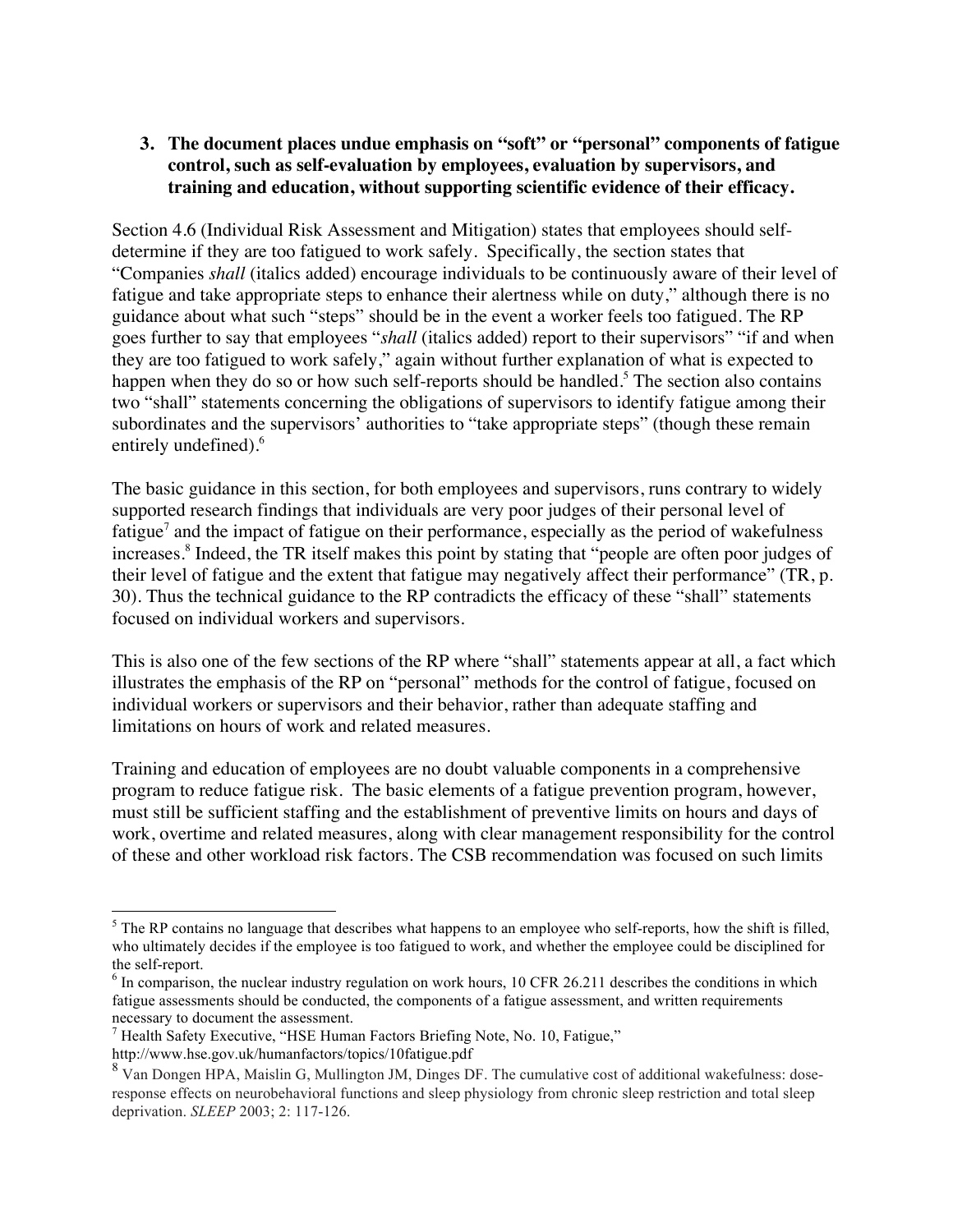as the primary element of fatigue risk management, unlike the RP's emphasis on the "soft" components.

**4. Although the RP requires limits on hours and days at work, the limits are generally more permissive, and therefore less protective, than those suggested by current scientific knowledge. The permissive limits are based on an unproven assumption that implementation of a particular FRMS will "compensate" for the risk from excessive hours and days at work.**

Section 4.8 (Hours of Service Limits) and especially Table 1 of the RP should address one of the core objectives of the CSB recommendation, which is to "at a minimum, limit hours and days of work." The section, however, has a serious internal contradiction and lack of clarity in its requirements. This is due to the weakening of the limits that occurs because of a postulated but unproven "compensatory" value of having an  $FRMS$ , as well as the use of non-mandatory "should" statements in this section and throughout the document.

The section defines hours-of-service limits under three scenarios in what appears to be, at first glance, "shall" language, and which clearly states the condition that the limits can be effective only in the presence of an effective FRMS*.* Specifically, Section 4.8 states: "These limits have been developed in the context of the existence of a comprehensive FRMS. Consistently working at the limits shown *is not sustainable and may lead to chronic sleep debt* (italics added). The overall FRMS shall be designed to prevent employees from frequently working at or near these limits over the long term." There are identical warnings in the TR (Pages  $38 \& 40$ ). The limits can only be effective if an FRMS is in place, yet, as described above, the RP does not require ("shall") the establishment of an FRMS, or most of its necessary components. If all the components of an effective FRMS are not required by "shall" statements, it calls into question the force of Table 1 (Hours of Service Guidelines, p. 9, RP).

It is noteworthy that the United Kingdom's Health and Safety Executive issued a cautionary "HSE Statement on the API Fatigue Standard" stating:

*Employers should also note that the 'hours of service guidelines' as outlined in API RP 755, have been developed in the context of the existence of a comprehensive FRMS, where the limits are intended to act as triggers for further risk assessment and not as working time limits. Consistently working to the limits is not sustainable and may lead to chronic sleep debt and would be considered unacceptable in the UK where rapid rotation of shifts and shorter weekly hours are considered good practice.*<sup>10</sup>

The accompanying TR repeatedly discusses the basis for the hours of service limits in Table 1 as being at the edge or beyond the limits of the acceptable range based on existing science, but presumably these stretched limits are acceptable because of the presence of an FRMS. An FRMS thus compensates for limits that are more permissive than science would indicate. This is

 $\overline{a}$ 

<sup>&</sup>lt;sup>10</sup> See http://www.hse.gov.uk/humanfactors/resources/articles/api-fatigue-standard.htm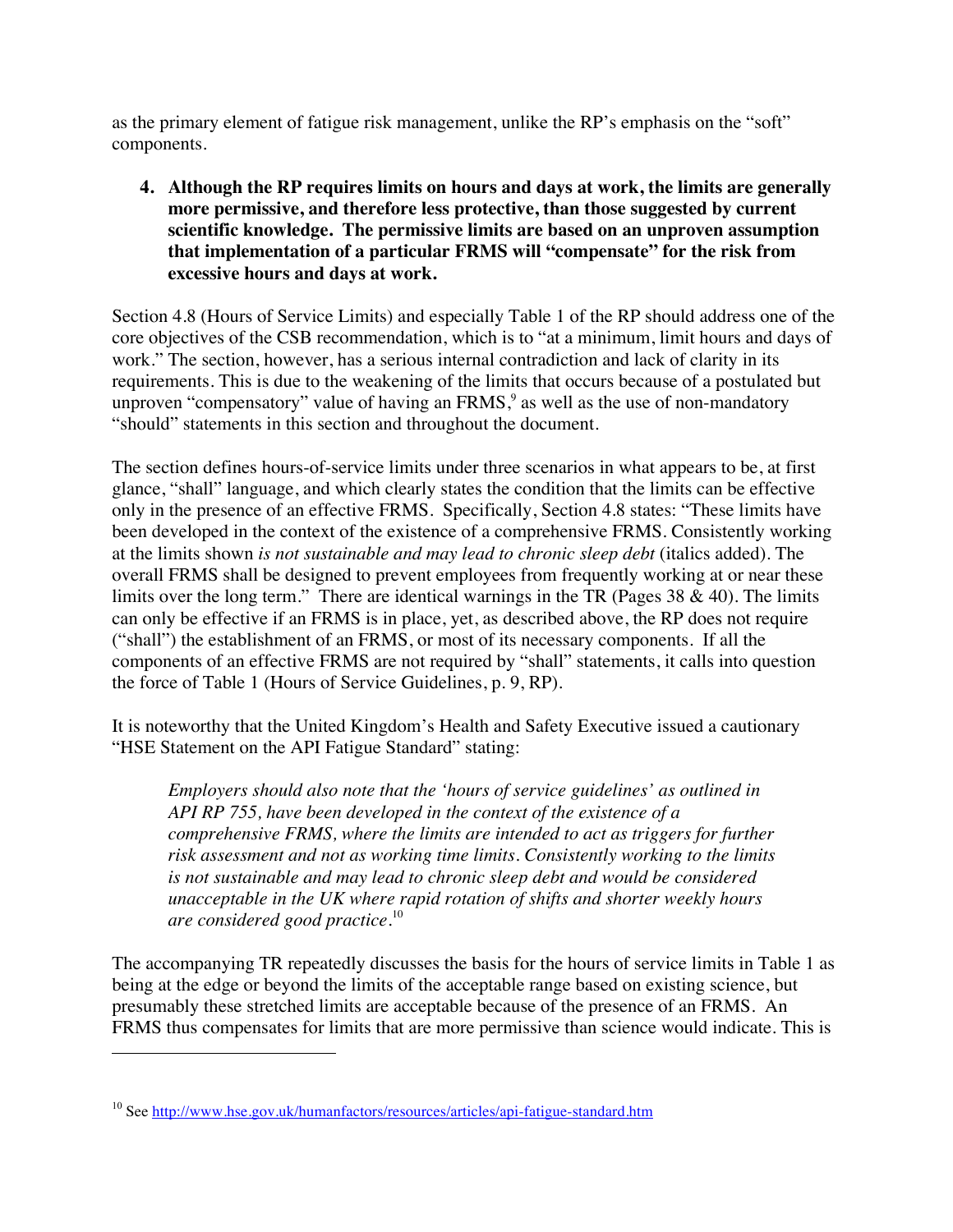most clearly demonstrated on page 39 of the TR, which asserts that "Since a company with a RP 755-compliant FRMS will evaluate and actively mitigate a significant number of other factors that contribute to fatigue… it seems reasonable to allow some flexibility regarding the hours of service limits…*"* Yet the RP does not provide evidence that an FRMS would in fact compensate for permissive time limits. This contradiction severely undermines the table limiting hours, which was designed to address the central goal of the CSB recommendation.

There are several instances where the TR document describes the RP's recommended limits as beyond those supportable by current scientific evidence. Following are three important examples:

- Page 45 of the TR reports that more than 60 hours of work per week, or more than 5 consecutive 12-hour days, is associated in the scientific literature with a number of fatigue-related ill effects, including reduced safety, yet the RP permits a maximum of 7 consecutive days under normal operations.
- The RP doubles the permissible number of consecutive 12-hour days to 14 during outages, regardless of whether they are planned or unplanned, drawing no distinction for those instances when workload and staffing can be planned, as in planned shutdowns and start-ups. The same discussion admits that "it should be acknowledged that the fatigue risk of 14 consecutive 12 or 10 hour shifts in operations with daily commuting shiftworkers has not been studied by peer reviewed science." Indeed, the underlying support in the TR for these permissive limits during outages is unclear. The TR makes an apparently unsupported assertion that "under the conditions of outage…employees have planned their lives to minimize outside obligations," so that "conditions may become closer to those of a remote location facility than a commuting situation." (see pp. 51-52) Likewise, on page 52, the TR asserts without evidence that "specific training" and "tips on how to improve sleep quality" are sufficient to achieve restful sleep and avoid fatigue under stressful worksets. In comparison, the nuclear industry regulations pertaining to work hours, 10 CFR 26, maintain the same number of work-hour and day restrictions during outages for specified critical personnel, and provide minimum "day off" requirements during outages for those employees (e.g. 3 days off in a 15-day period of work for operators  $[10 \text{ CFR } 26.205(d)(4)]$ .<sup>11</sup>

This example is of particular concern because the CSB Texas City investigation found that the ISOM unit was coming off a scheduled (planned) outage at the time of the incident, and many employees were likely fatigued because they had been working an excessive number of consecutive days. The key point is that when units are brought back online after an outage, many factors contribute to potentially increased risks. Temperatures, pressures and flows can change rapidly, more manual intervention/action is required, and sudden and unexpected events are more

 $11$  The nuclear industry regulation on work hours, 10 CFR 26, states that "... licensees shall ensure that any individual's work hours do not exceed the following limits: a.) 16 work hours in any 24-hour period; b.) 26 work hours in any 48-hour period; c.) 72 work hours in any 7-day period" during both normal operations [10 CFR  $26.205(d)(1)(i-iii)$ ] and times of planned outages  $[10 \text{ CFR } 26,205(d)(3)(i-v)$  and 10 CFR  $26,205(d)(4)$ . These work hour rules have exceptions during times of emergency or conditions adverse to safety and security, and can only be waived during such times after the supervisor/manager performs an assessment of the employee's previous 14-day work history to ensure that fatigue will not detrimentally affect performance  $[10 \text{ CFR } 26.207(a)(1)(i-ii)].$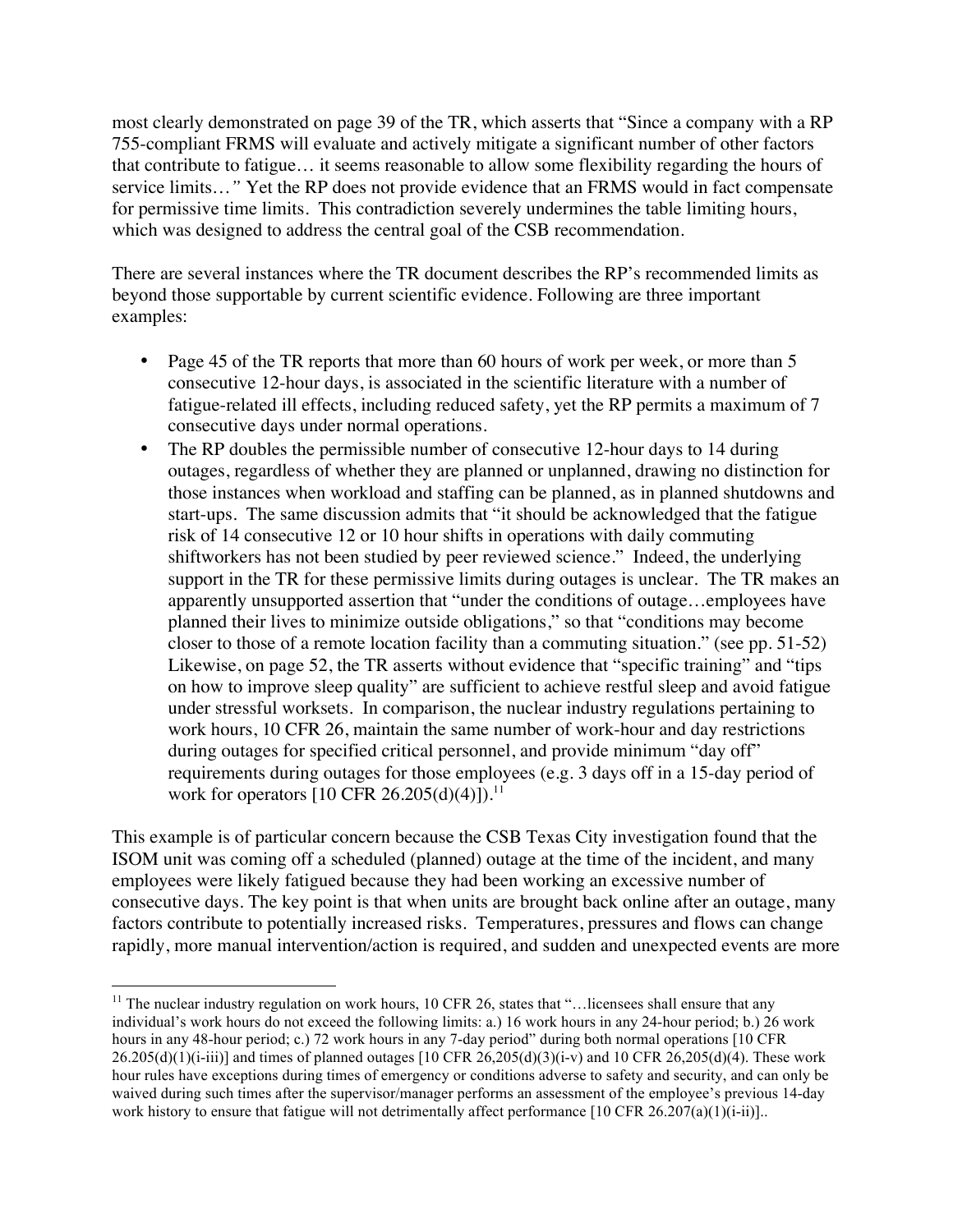likely. Usually the work is less familiar to the employees than the work performed on a regular day-to-day basis. In fact, Center for Chemical Process Safety states that 60 to 75% of major incidents in continuous processes occurred during non-routine modes of operation. <sup>12</sup> Shutdown and start-up periods are significantly more risky than normal operation. Thus additional care should be taken to ensure employees are not fatigued during start-ups following outages.

• Finally, page 59 of the TR states that *"working 19* consecutive 8-hour shifts exceeds by far the standard scientific recommendations," yet that is precisely the number allowed by the RP during outages.

The logic of the RP and the TR documents is that limits on days and hours (and other workload factors) should be more permissive during outages, even when those outages are planned. But the evidence is that outages or turnarounds, and the transitional times between them and start-ups and shutdowns, are the riskiest times for refineries and other chemical facilities. The RP could have emphasized the possibilities of increased staffing during such times. Although there can be extraordinary circumstances that may demand extended work periods, a fatigue standard should be aimed at minimizing such instances, particularly during outages or turnarounds.

Finally, Section 4.9 of the RP is also the only one that specifically mentions "open shifts."<sup>13</sup> The USW had proposed that the RP require reductions in "open shifts" and establish "open shift" reduction benchmarks and goals across the industry. The RP did not adopt this USW proposal, but opted instead for "should" language with regard to open shifts, rather than pursuing open shifts as an easily measureable and thus potentially valuable leading indicator of fatigue risk. The number of open shifts on the schedule can be tracked over time as an indicator, where an increase in the number would indicate a potential workload and fatigue hazard, and the possible need to increase staffing.

# **5. Conclusions of the Evaluation**

In summary, RP 755 makes a contribution to chemical safety by explicitly stating that "workplace fatigue is a risk to safe operations," and also by suggesting numerous measures to manage fatigue risks, especially the need for limits on hours of work and similar measures. But as the above analysis indicates, API RP 755 falls short of what a fatigue standard should require of employers, and does not fully meet the intent of the CSB recommendation in four major areas, as follows:

• **The document was not the result of an effective consensus process, and therefore does not constitute a tool that multiple stakeholders in the industry can "own." It was not balanced in terms of stakeholder interests and perspectives, and did not sufficiently incorporate or take into account the input of experts from other industry sectors that have addressed fatigue risks.**

<sup>&</sup>lt;sup>12</sup> CCPS, *Guidelines for Hazard Evaluation Procedures*,  $3<sup>rd</sup>$  Edition, Chapter 9, page 257.<br><sup>13</sup> Open shifts are defined in API 755 as "foreseeable or planned vacancies where the vacancy is known at least one week in advance and overtime will be required to fill the vacancy (non-emergency)." [*Recommended Practice ANSI/RPI 755, Fatigue Risk Management Systems for Personnel in the Refining and Petrochemical Industries,* First Edition, April 2010.]